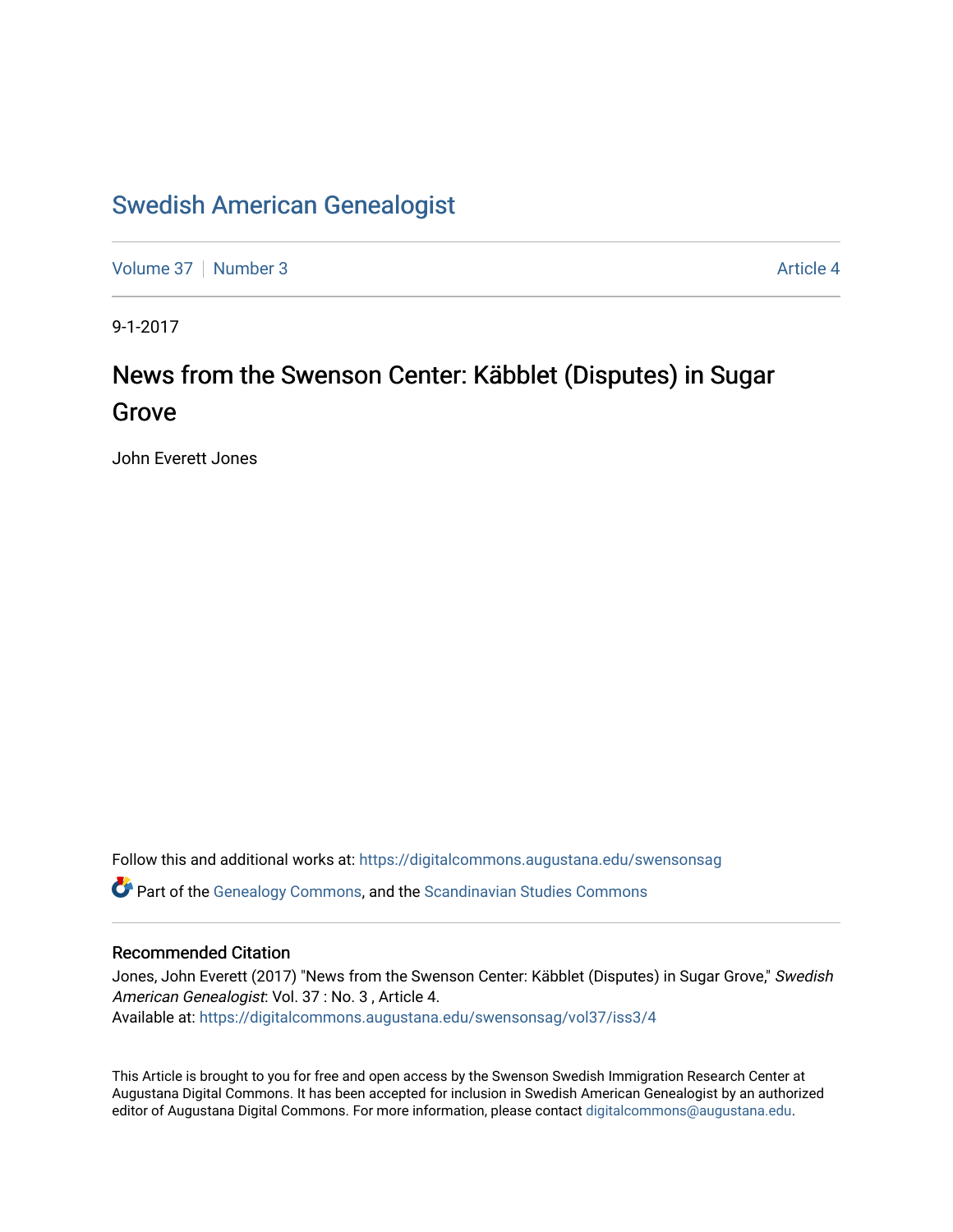## *News from the Swenson Center*

### **Käbblet** *(the disputes) in Sugar Grove***: the search for answers about a community's history through the difficulties of its ministers**

BY JOHN EVERETT JONES 2017 OLSSON SCHOLAR

Very little is known about the first decade of the Swedish immigrant experience in Warren Co., PA, and Chautauqua Co., NY, and, despite a centennial celebration in 1946, our local histories provide few details. Ours was one of the first Swedish settlements<sup>1</sup> in America and by 1860 there were nearly a thousand Swedes in the area around Jamestown, NY. They established the foundation for a community that would support the flood of Swedish immigrants who began to arrive in 1866 after the close of the American Civil War. Uncovering the stories of these early Swedes is the aim of my research.**<sup>2</sup>**

Early histories focused on the important figures who played a role in establishing the Methodist and then the Lutheran congregations in our area: Olof G. Hedstrom, Tuve N. Hasselquist, and Jonas Swensson. However, their collective biographies shed little light on our early settlers and reference (without elaboration) discord within the community. Lutheran church histories have indicted B.G.P. Bergenlund**<sup>3</sup>** as the culprit for problems within the Lutheran congregations. Eric Norelius, in his history of the pioneer Swedish settlements,**<sup>4</sup>** blamed Bergenlund for the difficulties that Jonas Swensson encountered when he arrived in 1856 to serve his first American congregations in Sugar Grove, Wrightsville, and Jamestown.

Norelius also blamed Bergenlund for the difficulties that Lars P. Esbjörn experienced in his last years at Andover. Aside from the complaint made by Norelius that Bergenlund wore long gloves during one of his sermons and that he had experimented with shortening his surname to *Berglund*, I am still trying to determine the issues behind the dissension and the extent of the divisions among the Swedish pioneers. To gain a further understanding of these difficulties, I was able to go through the correspondence of Norelius at the Swenson Center as well as the correspondence of Hasselquist in the Special Collections of Thomas Tredway Library on the same campus at Augustana College.

Many questions arise from this onesided history. Was Bergenlund a scapegoat for a congregation that was marked by intractable factions? Was Norelius blaming Bergenlund for a situation that rattled Swensson and nearly made Swensson return to Sweden? Were the Swedish settlements in our area divided by religion or class identity or regionalism? Did these problems arise because some of the original settlers were *läsare*? Was the situation of the Jamestown community similar to the division found in nearby Sugar Grove?

I am looking for clues about this turbulence within the letters that I found in the Swenson Center archives and in the Evangelical Lutheran Church Archives in Elk Grove, IL, that were written by Swedes from our area to these ministers. My hope is that once I complete transcribing and translating these letters I'll be able to account for the forces at work that affected the Swedish community in Sugar Grove in the 1850s. By the end of that decade, almost half of the original Swedes (including Germund and Catherine Johnson who were the first family to settle in Warren County) had moved West, primarily to Goodhue and Carver counties in Minnesota. Coincidentally, the Johnsons were neighbors for decades of Eric and Inga Norelius in Vasa.

My most significant finds at the Swenson Center turned out to be in the personal files of Evald B. Lawson (1904-1965) a president of Upsala College in New Jersey. When that college closed in 1995, its theological collection was transferred to the Lutheran Theological Seminary at Philadelphia, but the remainder became part of the archives at the Swenson Center. Lawson had been involved with plans for the 1946 centennial celebration in Chandlers Valley and published biographical material about Jonas Swensson. His files contain extensive notes about sources of information about Rev. Swensson's work in Sugar Grove and Jamestown as well as his later career. The original membership list made by Jonas Swensson in 1856-1858 for the congregations in Sugar Grove, Wrightsville, and Jamestown was found in the Evald B. Lawson files.

Advancements in the study of immigrant communities are made through genealogies and, vice versa, discoveries in family history through community studies.

This retelling of the stories of the first settlers in the Jamestown area is being accomplished through a reconstruction of the Swedish community. I have been parsing census and other references with family genealogies to build a database of these early Swedes. This effort has identified Swedes who were in our area during this time period (1844-1865), their arrival in the United States (the name of the vessel) and their emigration from Sweden (the parish of origin). These data are usually extended to identify their birthplace and date, their parents and siblings, and their death place and date (usually in the U.S.).

My research has identified two regions of origin for most of the Swedes in our area before the Civil War: 1) the border parishes in southern Östergötland, northwestern Kalmar, and eastern Jönkopings *län*; and